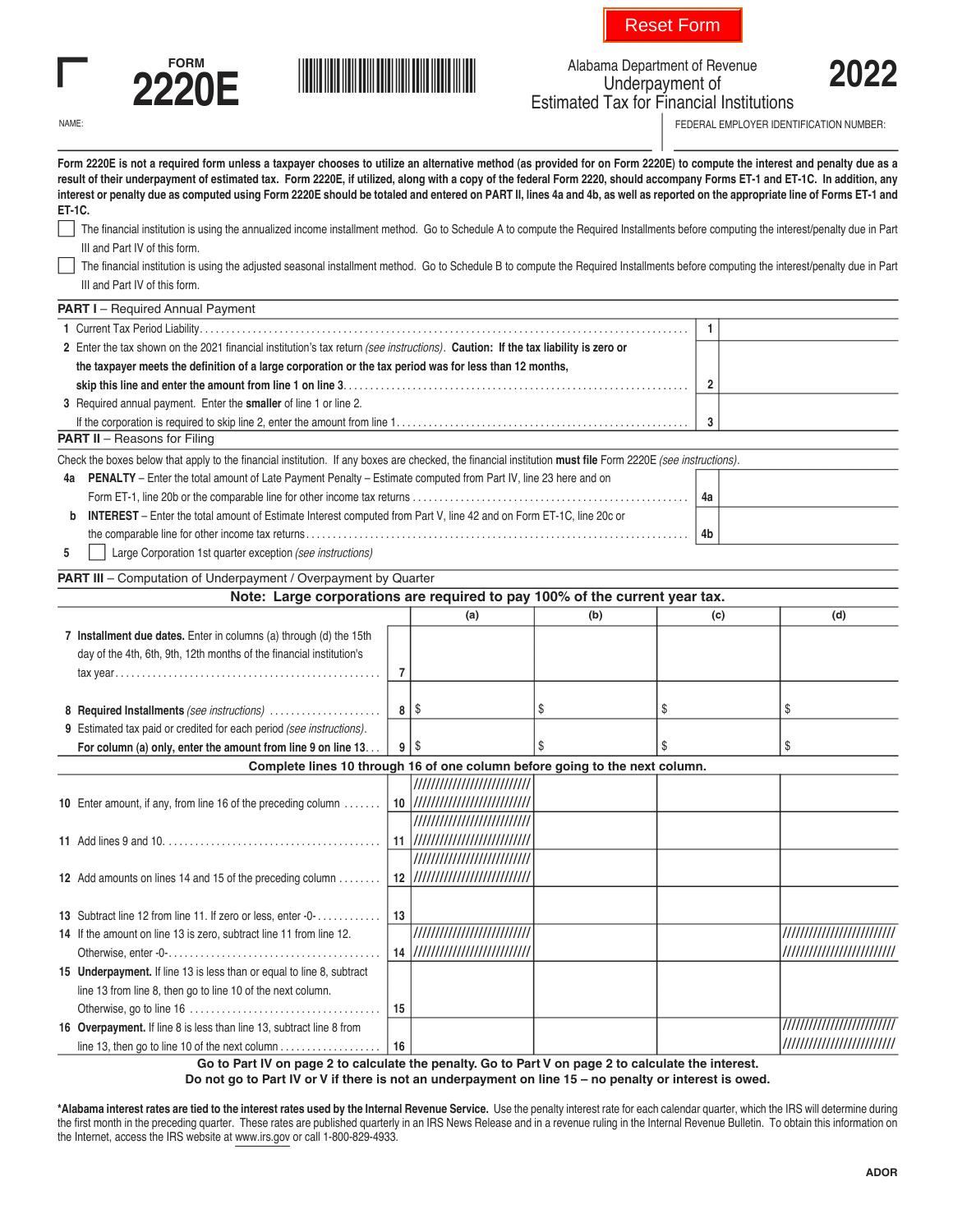

| PART IV - Late Payment Penalty-Estimate                                     |                 | (a)                         | (b) | (c) |    | (d) |  |
|-----------------------------------------------------------------------------|-----------------|-----------------------------|-----|-----|----|-----|--|
| 17 Required Installments (from line 8, page 1)                              | 17              |                             |     |     |    |     |  |
| 18 Estimated Tax Paid (from line 9, page 1)                                 | 18              |                             |     |     |    |     |  |
| Complete lines 19 through 22 of one column before going to the next column. |                 |                             |     |     |    |     |  |
| 19 Underpayment/(Overpayment) of Estimated Tax (subtract                    |                 |                             |     |     |    |     |  |
|                                                                             | 19              |                             |     |     |    |     |  |
| 20 Enter any Overpayment (as a positive value) from the preceding           |                 | /////////////////////////// |     |     |    |     |  |
| column of line 19 (or line 21) in columns $(b)-(d)$                         | 20              | /////////////////////////// |     |     |    |     |  |
| 21 Underpayment/(Overpayment) by period (subtract line 20 from              |                 |                             |     |     |    |     |  |
|                                                                             | 21              |                             |     |     |    |     |  |
| 22 Penalty [Multiply the underpayment on line 21 by 10% (.10)].             |                 |                             |     |     |    |     |  |
| If line 21 reflects an overpayment, leave blank.                            | 22              |                             |     |     |    |     |  |
|                                                                             |                 |                             |     |     | 23 |     |  |
| <b>PART V</b> - Computing the Addition to Tax-Interest                      |                 | (a)                         | (b) | (c) |    | (d) |  |
| Enter the date of payment or the 15th day of the 4th month after            |                 |                             |     |     |    |     |  |
| the close of the tax year, whichever is earlier (see instructions)          |                 |                             |     |     |    |     |  |
| 24 Number of days from due date of installment on line 7                    |                 |                             |     |     |    |     |  |
| to the date shown above                                                     | 24              |                             |     |     |    |     |  |
|                                                                             |                 |                             |     |     |    |     |  |
| 25 Number of days on line 24 after 4/15/2021 and before 7/1/2021            | 25              |                             |     |     |    |     |  |
| 26 Underpayment on line 15 x number of days on line 25 x 3%                 |                 |                             |     |     |    |     |  |
| 365<br>.                                                                    | 26              | \$                          | \$  | \$  |    | \$  |  |
|                                                                             |                 |                             |     |     |    |     |  |
| 27 Number of days on line 24 after 6/30/2021 and before 10/1/2021           | 27              |                             |     |     |    |     |  |
| 28 Underpayment on line 15 x number of days on line 27 x 3%                 |                 |                             |     |     |    |     |  |
| 365<br>.                                                                    | 28              | \$                          | \$  | \$  |    | \$  |  |
|                                                                             |                 |                             |     |     |    |     |  |
| 29 Number of days on line 24 after 9/30/2021 and before 1/1/2022            | 29              |                             |     |     |    |     |  |
| 30 Underpayment on line 15 x number of days on line 29 x *%                 |                 |                             |     |     |    |     |  |
| 365<br>.                                                                    | 30              | \$                          | \$  | \$  |    | \$  |  |
|                                                                             |                 |                             |     |     |    |     |  |
| 31 Number of days on line 24 after 12/31/2021 and before 4/1/2022           | 31              |                             |     |     |    |     |  |
| 32 Underpayment on line 15 x number of days on line 31 x *%                 | 32 <sup>2</sup> | \$                          | \$  | \$  |    | \$  |  |
| 365<br>.                                                                    |                 |                             |     |     |    |     |  |
| 33 Number of days on line 24 after 3/31/2022 and before 7/1/2022            | 33              |                             |     |     |    |     |  |
| 34 Underpayment on line 15 x number of days on line 33 x *%                 |                 |                             |     |     |    |     |  |
| 365<br>.                                                                    | 34              | \$                          | \$  | \$  |    | \$  |  |
|                                                                             |                 |                             |     |     |    |     |  |
| 35 Number of days on line 24 after 6/30/2022 and before 10/1/2022           | 35              |                             |     |     |    |     |  |
| 36 Underpayment on line 15 x number of days on line 35 x *%                 |                 |                             |     |     |    |     |  |
| 365<br>.                                                                    | 36              | \$                          | \$  | \$  |    | \$  |  |
|                                                                             |                 |                             |     |     |    |     |  |
| 37 Number of days on line 24 after 9/30/2022 and before 1/1/2023            | 37              |                             |     |     |    |     |  |
| 38 Underpayment on line 15 x number of days on line 37 x *%                 |                 |                             |     |     |    |     |  |
| 365<br>.                                                                    | 38              | \$                          | \$  | \$  |    | \$  |  |
|                                                                             |                 |                             |     |     |    |     |  |
| 39 Number of days on line 24 after 12/31/2022 and before 2/16/2023          | 39              |                             |     |     |    |     |  |
| 40 Underpayment on line 15 x number of days on line 39 x *%                 | 40              |                             |     |     |    |     |  |
| 365<br>.                                                                    |                 | \$                          | \$  | \$  |    | \$  |  |
|                                                                             |                 |                             | \$  |     |    |     |  |
| 41 Add lines 26, 28, 30, 32, 34, 36, 38 and 40                              | 41              | \$                          |     | \$  |    | \$  |  |
|                                                                             |                 |                             |     |     |    | \$  |  |
| 42                                                                          |                 |                             |     |     |    |     |  |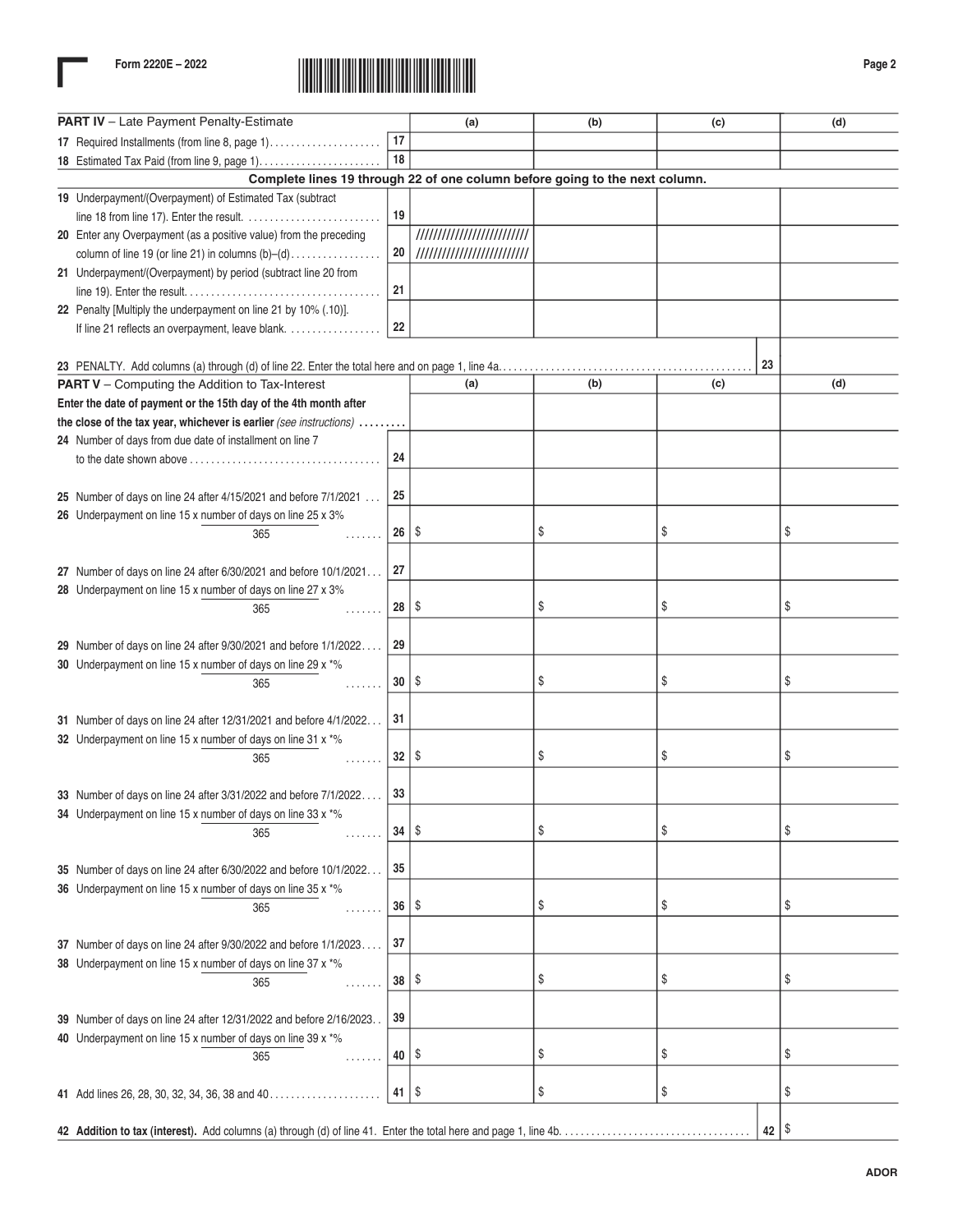

## **PART VI** – Required Installments – Annualized Income and/or Seasonal Installment Method

| Complete lines 44 through 49 of one column before going to the next column. |                                                                   |    |                             |     |     |     |  |
|-----------------------------------------------------------------------------|-------------------------------------------------------------------|----|-----------------------------|-----|-----|-----|--|
|                                                                             |                                                                   |    | (a)                         | (b) | (c) | (d) |  |
|                                                                             | 43 If only Schedule A or Schedule B is completed, enter the       |    |                             |     |     |     |  |
|                                                                             | amount in each column from line 19 of Schedule A or               |    |                             |     |     |     |  |
|                                                                             | line 23 of Schedule B. If both parts are completed, enter         |    |                             |     |     |     |  |
|                                                                             | the smaller of the amounts in each column from line 19            |    |                             |     |     |     |  |
|                                                                             | of Schedule A or line 23 of Schedule B and check here             | 43 |                             |     |     |     |  |
|                                                                             | 44 Add the amounts in all preceding columns of line 49 (b), (c),  |    | ,,,,,,,,,,,,,,,,,,,,,,,,,,  |     |     |     |  |
|                                                                             |                                                                   | 44 | /////////////////////////// |     |     |     |  |
|                                                                             | 45 Adjusted seasonal or annualized income installments.           |    |                             |     |     |     |  |
|                                                                             | Subtract line 44 from line 43. If zero or less, enter -0-         | 45 |                             |     |     |     |  |
|                                                                             |                                                                   |    |                             |     |     |     |  |
|                                                                             | 46 Enter 25% of line 3 from page 1 of this form in each column    | 46 |                             |     |     |     |  |
|                                                                             | 47 Subtract line 49 of the preceding column from line 48 of the   |    | //////////////////////////  |     |     |     |  |
|                                                                             |                                                                   | 47 | /////////////////////////// |     |     |     |  |
|                                                                             |                                                                   |    |                             |     |     |     |  |
|                                                                             |                                                                   | 48 |                             |     |     |     |  |
|                                                                             | 49 Required Installments. Enter the smaller of line 45 or line 48 |    |                             |     |     |     |  |
|                                                                             |                                                                   | 49 |                             |     |     |     |  |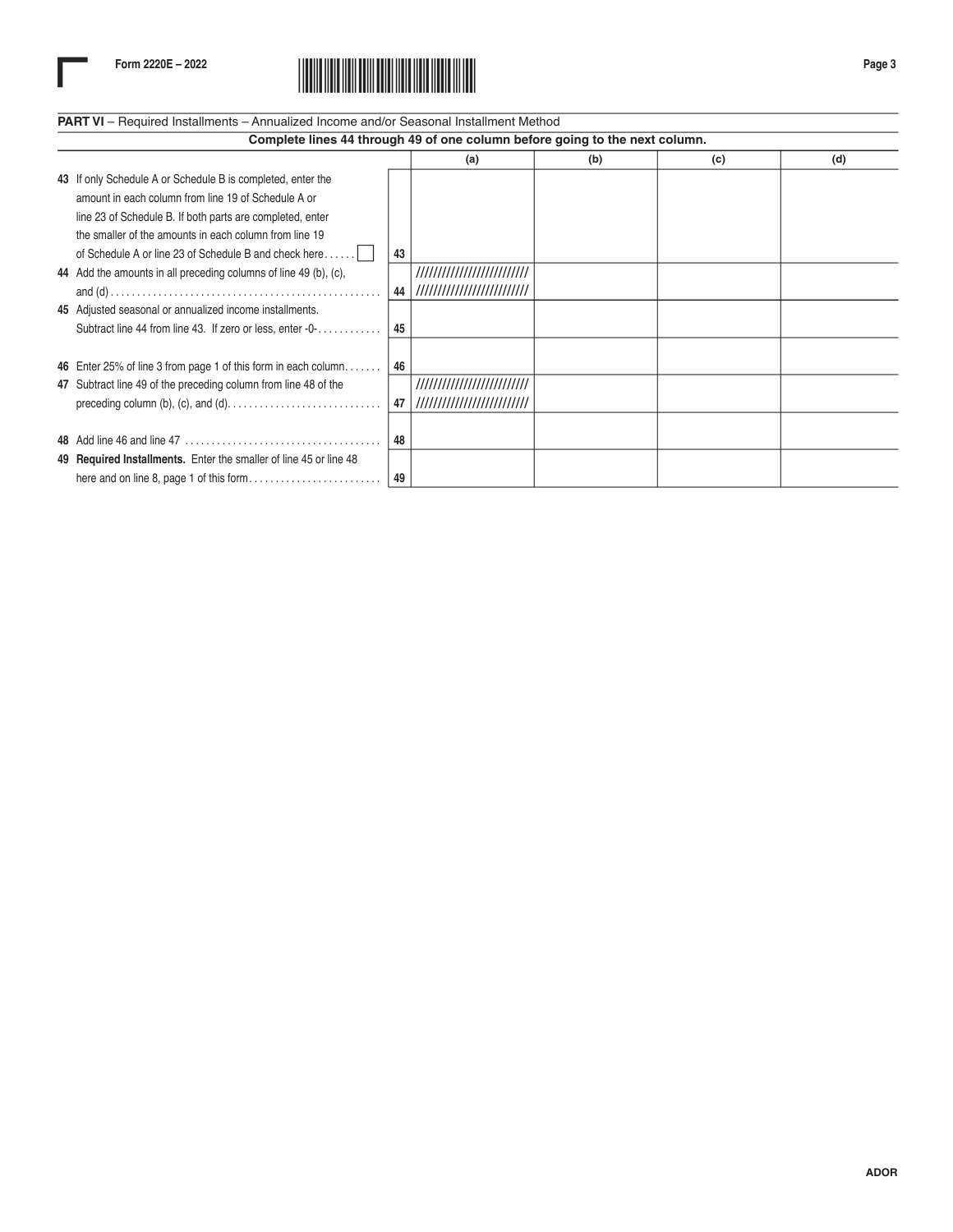

| <b>SCHEDULE A</b> - Annualized Income Installment Method            |                | (a)                   | (b)            | (c)            | (d)                |
|---------------------------------------------------------------------|----------------|-----------------------|----------------|----------------|--------------------|
|                                                                     |                | First                 | First          | First          | First              |
| 1 Annualization periods (see instructions)                          | 1              | <b>Months</b>         | <b>Months</b>  | <b>Months</b>  | <b>Months</b>      |
| 2 Enter Annualized Taxable Income (loss) by period from line 23c of |                |                       |                |                |                    |
|                                                                     | 2              |                       |                |                |                    |
|                                                                     |                |                       |                |                |                    |
|                                                                     | 3              |                       |                |                |                    |
|                                                                     |                |                       |                |                |                    |
| 4 Reconciliation adjustments (from line 26, Schedule A)             | 4              |                       |                |                |                    |
| 5 Net Nonbusiness (income)/loss (Everywhere) from                   |                |                       |                |                |                    |
|                                                                     | 5              |                       |                |                |                    |
| 6 Annualized Taxable Income by period, adjusted to                  |                |                       |                |                |                    |
| Alabama basis. (Enter total of lines 2, 3, 4 and 5)                 | 6              |                       |                |                |                    |
|                                                                     |                |                       |                |                |                    |
| 7 Financial Institution's Alabama apportionment factor.             | 7              | $\%$                  | $\%$           | $\%$           | $\%$               |
|                                                                     |                |                       |                |                |                    |
|                                                                     | 8              |                       |                |                |                    |
| 9 Net nonbusiness income/(loss) - Alabama (from                     |                |                       |                |                |                    |
|                                                                     | 9              |                       |                |                |                    |
|                                                                     |                |                       |                |                |                    |
| 10 Financial Institution's Federal Income Tax Deduction             | 10             |                       |                |                |                    |
| 11 Financial Institution's Alabama Net Operating Loss Deduction     |                |                       |                |                |                    |
|                                                                     | 11             |                       |                |                |                    |
|                                                                     |                |                       |                |                |                    |
|                                                                     | 12             |                       |                |                |                    |
|                                                                     |                |                       |                |                |                    |
|                                                                     | 13             |                       |                |                |                    |
|                                                                     |                |                       |                |                |                    |
|                                                                     |                |                       |                |                |                    |
| 14 Subtract line 13 from line 8. Enter the result                   | 14             |                       |                |                |                    |
| 15 Calculate the tax on the amount on line 14 using the             |                |                       |                |                |                    |
|                                                                     | 15             |                       |                |                |                    |
|                                                                     |                |                       |                |                |                    |
|                                                                     | 16             |                       |                |                |                    |
|                                                                     |                |                       |                |                |                    |
| 17 Subtract line 16 from line 15. Enter the result                  | 17             |                       |                |                |                    |
|                                                                     |                | 25%                   | 50%            | 75%            | 100%               |
|                                                                     | 18             |                       |                |                |                    |
| 19 Multiply line 17 by line 18. Enter the result here and           |                |                       |                |                |                    |
|                                                                     | 19             |                       |                |                |                    |
| <b>SCHEDULE B</b> - Adjusted Seasonal Installment Method            |                | (a)                   | (b)            | (c)            | (d)                |
|                                                                     |                | First 3 months        | First 5 months | First 8 months | First 11 months    |
| 1 Enter taxable income for the following periods:                   |                |                       |                |                |                    |
|                                                                     | 1a             |                       |                |                |                    |
|                                                                     | 1b             |                       |                |                |                    |
|                                                                     |                |                       |                |                |                    |
|                                                                     |                |                       |                |                |                    |
|                                                                     | 1c             |                       |                |                |                    |
| 2 Enter taxable income for each period for the tax year             |                |                       |                |                |                    |
|                                                                     | $\overline{2}$ |                       |                |                |                    |
|                                                                     |                | <b>First 4 months</b> | First 6 months | First 9 months | <b>Entire Year</b> |
| 3 Enter taxable income for the following periods:                   |                |                       |                |                |                    |
| a Tax year beginning in 2018                                        | 3a             |                       |                |                |                    |
|                                                                     |                |                       |                |                |                    |
|                                                                     | 3b             |                       |                |                |                    |
|                                                                     |                |                       |                |                |                    |
|                                                                     | 3c             |                       |                |                |                    |